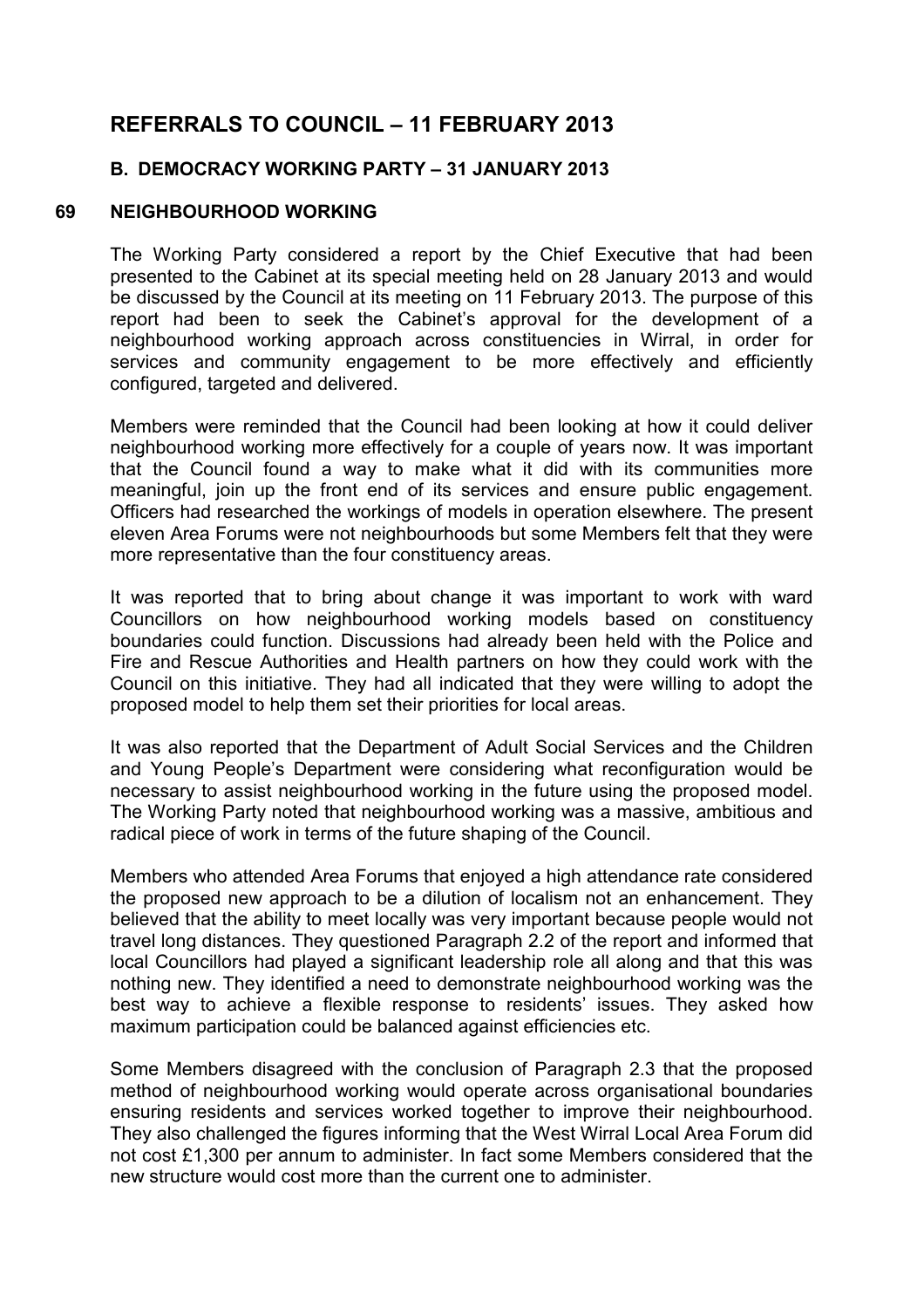Some Members referred to Paragraph 2.4 and emphasised their view that the proposal would not provide them with greater opportunities than they already had at present. They informed that they would like to see more local bodies feeding into the constituency bodies.

The Working Party turned its attention to Appendix 2 of the report and queried where the Public Service Boards which would co-ordinate the strategic delivery of a Constituency Committees sat in the neighbourhood working structure. Members also queried whether it was the intention that people who had not been elected through the democratic process would have a say on neighbourhood expenditure etc. Reference was made to the recent 'What really matters' public consultation exercise and some Members requested to have sight of the findings (in a further paper) that had led to the drawing up of the proposed neighbourhood working models because they did not believe that they represented the best way forward. They also proposed that the report be withdrawn from the Council's agenda so that the contradictions within it could be further considered and so that more consultation could be undertaken on the way forward. They commented that if a long term arrangement was to be put in place it should involve informed choice.

Some Members referred to the neighbourhood arrangements that Cheshire West and Chester Council had adopted and, in particular, the specific "pot of money" it had allocated to local Members who were able to use it to provide grant aid to organisations etc. as they saw fit within their wards. Also, it was proposed that research be carried out to ascertain the best practice of Rochdale and Oldham Councils and others who had already gone down the devolution route.

In answer to the points raised The Head of Neighbourhoods and Engagement informed that the intention was not to take power away from localities. In fact planning decisions could be devolved locally. Also, Members would be able to choose to direct services and funding to their local areas. Neither Parliamentary Constituency boundaries nor those of wards represented neighbourhoods. She reported that the recent consultation exercise had involved officers speaking to approximately 25,000 people over the last three/four months by going out into their communities and meeting them. She advised Members that localism was not about meetings it was about having conversations within communities.

The Head of Neighbourhoods and Engagement accepted the point made regarding Local Area Forum administrative costs informing that £1,300 per annum was the average cost. The proposals related to the whole of the Council's budget and how it could operate in future. There were financial implications, the Council wanted better outcomes for local people and discussions would be held on what was appropriate to devolve down. She also referred to how the neighbourhood working structure fitted with the Public Services Boards and agreed to provide a revised structure chart for Members' information.

The Head of Neighbourhoods and Engagement also reported that the neighbourhood working proposals would ensure more democratic control. Members would decide on the spending and on who could have voting rights. These matters had not yet been determined and the detail would need to be worked up by Members with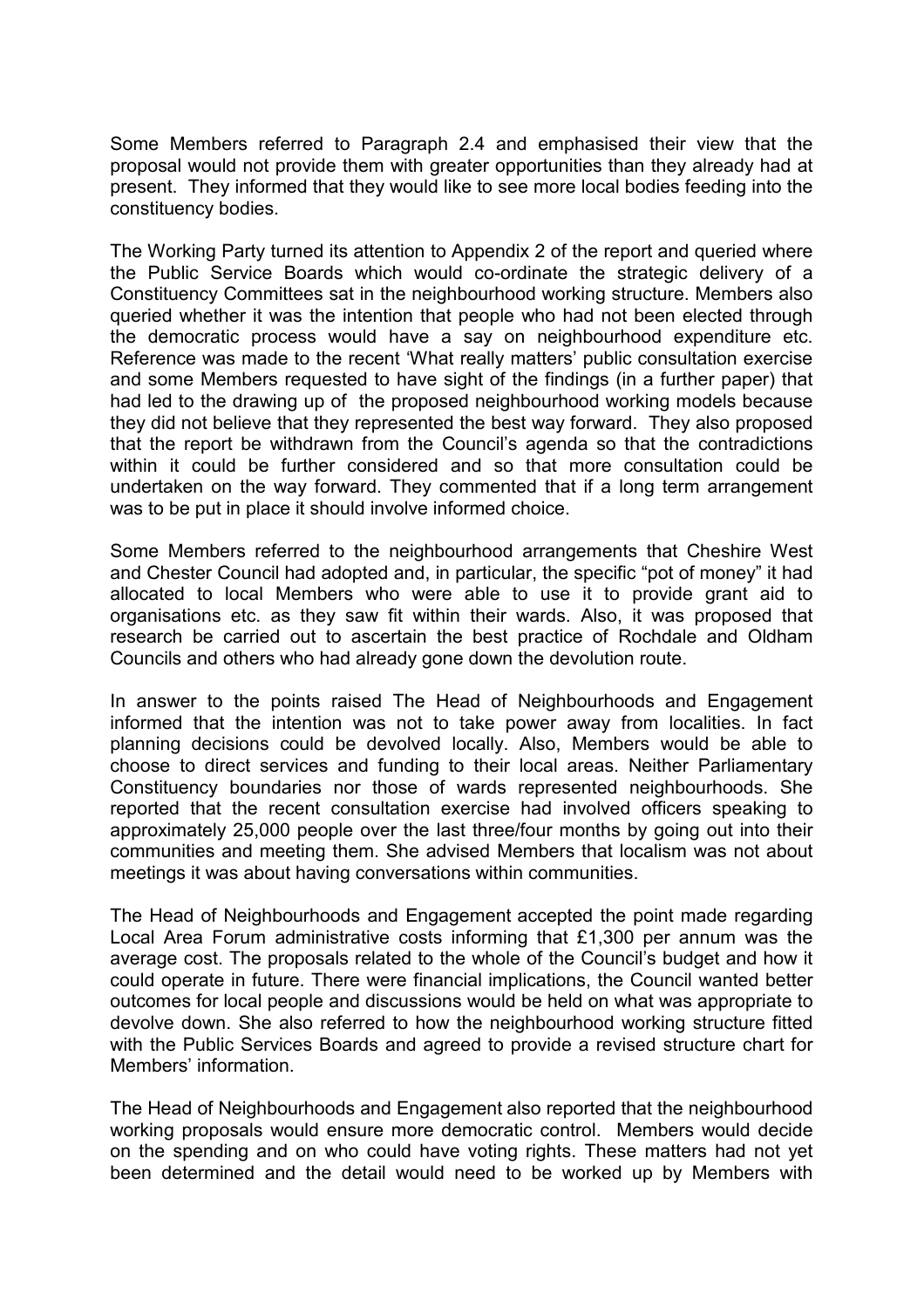officers' assistance. The point was made that Community representatives did sit on the Local Area Forums currently. An explicit question on the neighbourhood working structure had not been asked during the consultation exercise. Staffing costs would be met from existing budgets and appointments would be made from across the Council.

The Equality and Diversity Co-ordinator was in attendance at the meeting and she referred to Community Engagement Groups and reported on community rights within localism. She referred to the 'What really matters public consultation' and informed that questions had been asked around joint services and assets. The findings were that people wanted the Council to explore this further in order to bring about a deduction in costs.

The Equality and Diversity Co-ordinator made reference to the different levels of attendance at the Local Area Forums, proposed that the Working Party should discuss roles and responsibilities and options for participation as lots of people did not like to attend meetings.

The Equality and Diversity Co-ordinator made reference to two documents used as part of the research phase of developing the report on neighbourhood working and proposed that Members visit some of the areas detailed within them:

• Joseph Rowntree Foundation (JRF) Report – Working in Neighbourhoods, Active Citizenship and Localism – Lessons for Policy-Makers and Practitioners

This report set out the findings of a Working and Neighbourhoods project, which the JRF ran in Bradford Metropolitan District from 2009 to 2011.

• North West Improvement and Efficiency Partnership Report – NW Neighbourhoods – The power to improve your neighbourhood, Your Place and Mine

This report was the result of regional research looking at the changing face of neighbourhood delivery across the North West.

A Member who had visited Rochdale informed that the Rochdale model may not necessarily suit Wirral's needs. However, it was noted that sharing other Council's best practice did provide short cuts and lessons on what had been learnt from the mistakes of others.

A Member referred to Paragraphs 3.1 and 3.2 relating to Public Services Boards and Constituency Committees and registered concerns about creating levels of bureaucracy. The Member commented that the proposal illustrated the potential for a very refreshing community way of working that fitted with localism but the devil was in the detail. The Member was keen for the Working Party to put together a proposal on how powers, resources etc could be deployed. It was proposed that the report on the proposed neighbourhood working model be taken forward for discussion at the next Council meeting on 11 April 2013. It was proposed that more work was required to flesh out the proposal and that the Working Party carry this out, as soon as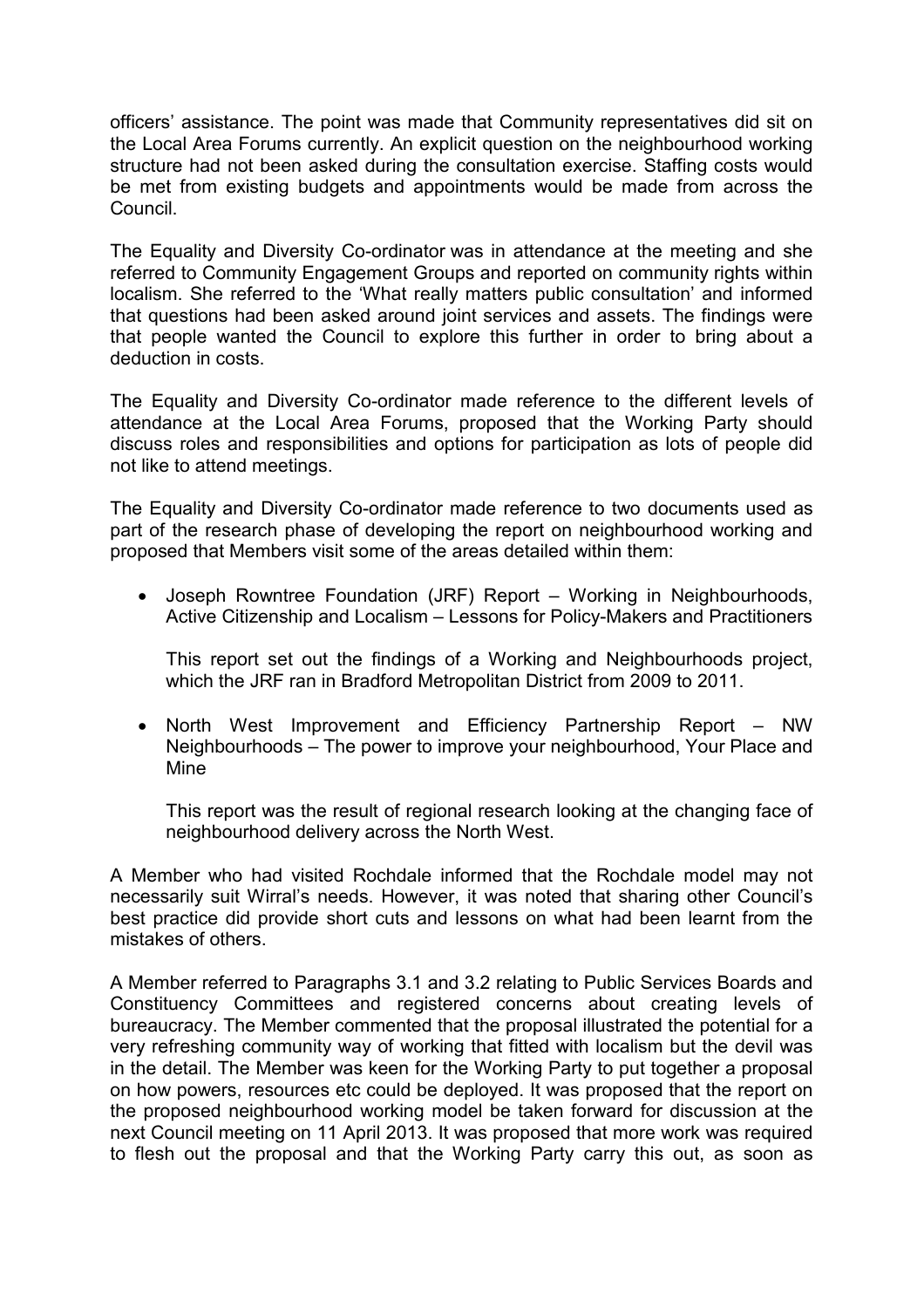possible and work up the details and make recommendations on how the model should develop.

Another Member referred to the success of the Community Safety Partnership and broadly supported the proposal as it would make local communities better and safer.

The Head of Neighbourhoods and Engagement informed that it was no longer appropriate for Neighbourhood Engagement Officers to spend most of their time in the town hall. They needed to be based out in local communities. She acknowledged that there should be local variations to the neighbourhood working model as it would not be a one size fits all approach.

#### **RESOLVED: That**

- **(1) the Democracy Working Party notes that the report will be considered by the Council at its meeting on 11 February 2013;**
- **(2) the Democracy Working Party's terms of reference be widened to include giving consideration to neighbourhood working arrangements and making recommendations on how this can be achieved effectively and efficiently;**
- **(3) the Democracy Working Party be provided with the following information at its next meeting so that it can give serious consideration to exactly what is being proposed and why so that it is able to make recommendations to the Cabinet and the Council on how the future neighbourhood working model should be shaped and varied to suit local communities:** 
	- **clarification on why this particular model has been proposed, including background information;**
	- **more detail on how the model might look;**
	- **a summary of the reports and best practice of the Joseph Rowntree Foundation and North West Improvement and Efficiency Partnership;**
	- **detail of any linkages with other Council decisions as the model must not be developed in isolation; and**
	- **a revised Appendix 2 to the report to include Public Service Boards.**